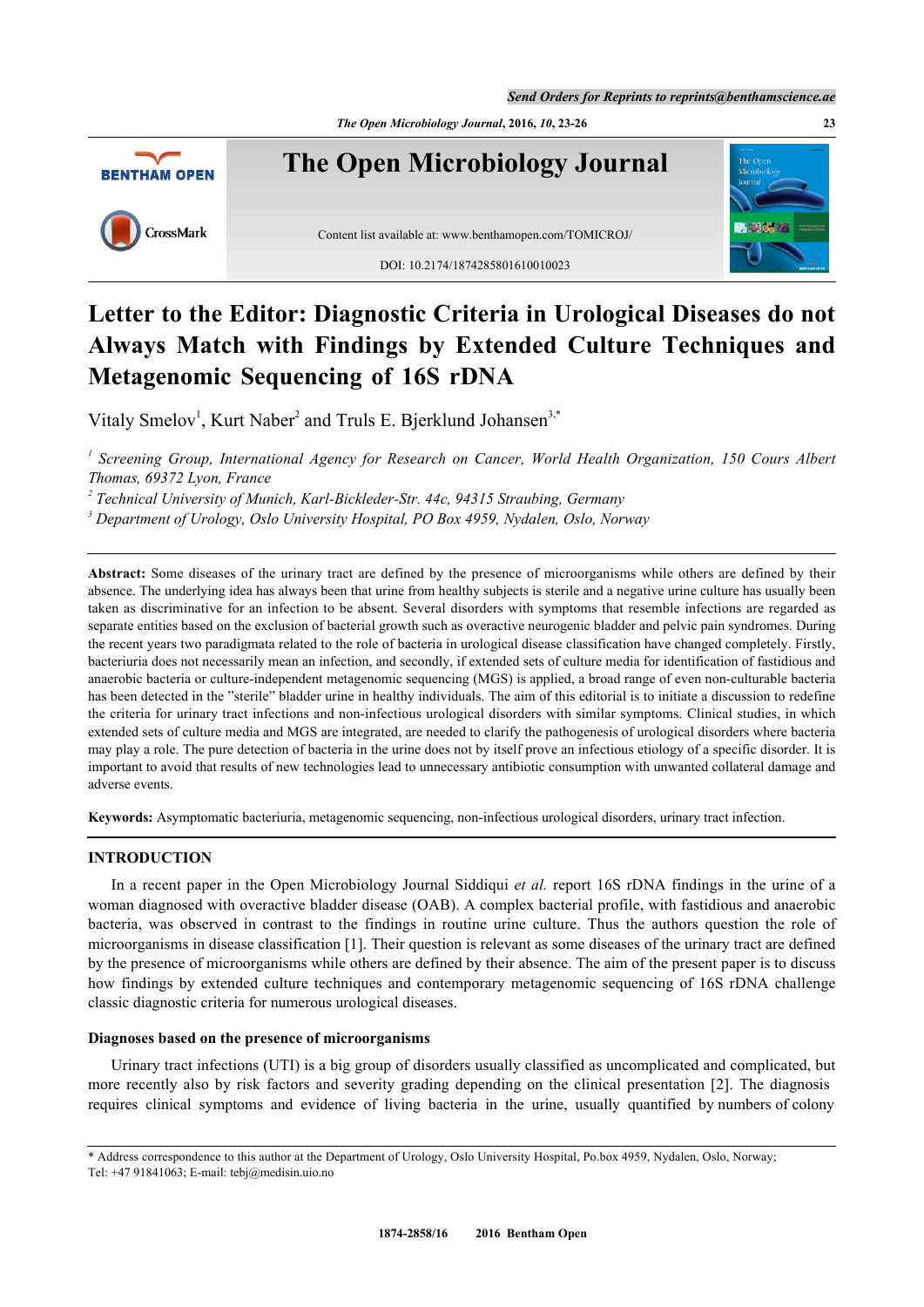forming units per milliliter (CFU/ml). Leucocytes and blood in urine are signs of the host response. Leucocytes infiltrate the mucosa and release immunoactive proteins. As a result urothelial cells may burst and be shed into the urine; sometimes bleeding occurs [[3\]](#page-2-2).

Culture tests and urine microscopy have been the gold standard for diagnosing UTI. When sexually transmitted pathogens are suspected an amplification system is also used [\[4](#page-2-3), [5](#page-3-0)]. The concept of significant bacteriuria was introduced by Kass in order to differentiate between infection and contamination and was based on monoculture of a dominant pathogen [\[6\]](#page-3-1). However, no fixed bacterial count has been considered conclusive for significant bacteriuria in all kinds of UTIs and under all circumstances [\[7\]](#page-3-2). Currently, the critical numbers of uropathogens in a midstream sample of urine (MSU) should exceed  $10^4$  CFU/ml in men or vary from  $\geq 10^3$  CFU/ml in acute uncomplicated cystitis till  $\geq$ 10<sup>5</sup> CFU/ml in women with complicated UTIs. The lower the colony counts in MSU the higher the likelihood of contamination. In a suprapubic bladder puncture specimen, any count of bacteria is considered diagnostic [\[5](#page-3-0)]. The currently used routine urine culture method is limited to detect easily culturable aerobic bacteria only and not fastidious and anaerobic bacteria. The underlying idea has always been that urine from healthy subjects is sterile and a negative or positive urine culture has usually been taken as discriminative for an infection to be absent or present, respectively.

#### **Diagnoses based on the absence of microorganisms**

Several urological disorders with symptoms that resemble infections are regarded as separate entities based on the exclusion of bacterial growth with conventional techniques. Examples are overactive neurogenic bladder, female urethral syndrome, bladder pain syndrome/interstitial cystitis and chronic pelvic pain syndrome/chronic inflammatory prostatitis. Interestingly, the differentiation of chronic abacterial prostatitis in inflammatory and non-inflammatory depends on the presence of white cells in expressed prostatic secretion which may be a sign of a host reaction to infection. Biopsy has a role in the diagnostic work-up in interstitial cystitis to detect mast cells in the mucosa, which is regarded a specific host reaction.

#### **Change of paradigmata**

During the recent years two pretended paradigmata related to the role of bacteria in urological disease classification have changed completely [\[8](#page-3-3), [9](#page-3-4)]:

- i. We have learned that asymptomatic bacteriuria, although "significant" according to the bacterial load, should not be considered an infection anymore. It rather represents colonization or, under certain circumstances a risk factor, and treatment is generally not necessary and sometimes even harmful [\[5,](#page-3-0) [10](#page-3-5)]. Furthermore, it has been shown that bladder instillation with certain *E.coli* strains may even prevent recurrent infections by bacterial interference [\[11](#page-3-6)]. Hence, bacteriuria does not necessarily mean an infection.
- ii. There is increasing evidence that if extended sets of culture media for identification of fastidious and anaerobic bacteria or culture-independent metagenomic sequencing (MGS) is applied, a broad range of even nonculturable bacteria can be detected in the "sterile" bladder urine in healthy individuals [\[9](#page-3-4), [12](#page-3-7) - [17](#page-3-8)] in female patients with different urological disorders [[1](#page-2-0), [17](#page-3-8) - [20](#page-3-9)] and in expressed prostatic secretions in men [[21\]](#page-3-10). The terms urinary microbiota and urinary microbiome have been adopted to define the microorganisms that normally exist within the bladder [[15\]](#page-3-11).

Thus, sterile urine seems to be a myth and the recent MGS-based findings on the urine microbiome encourage a discussion to redefine the criteria for urinary tract infections and non-infectious urological disorders with similar symptoms.

# **The role of MGS in diagnosing urological disorders**

In their case report Siddiqui and colleagues [\[1](#page-2-0)] presented a female patient with a 10 years history of overactive bladder (OAB) syndrome diagnosed after exclusion of other urological disorders, such as interstitial cystitis and bladder cancer. The patient had been treated with various anticholinergic agents with temporary relief only. When urine culture revealed a "significant" bacteriuria of >10<sup>5</sup> cfu/ml with α-hemolytic streptococci (*Streptococcus viridans* group) she was treated for one week with trimethoprim 160 mg b.i.d. About a month later the routine culture was negative, but the urinary symptoms persisted.

By comparison of midstream and catheter urine samples, Hooton *et al.* [\[7](#page-3-2)] demonstrated that streptococci are rarely uropathogens but rather contaminants. It was also demonstrated that very low counts of *E. coli* could be relevant, while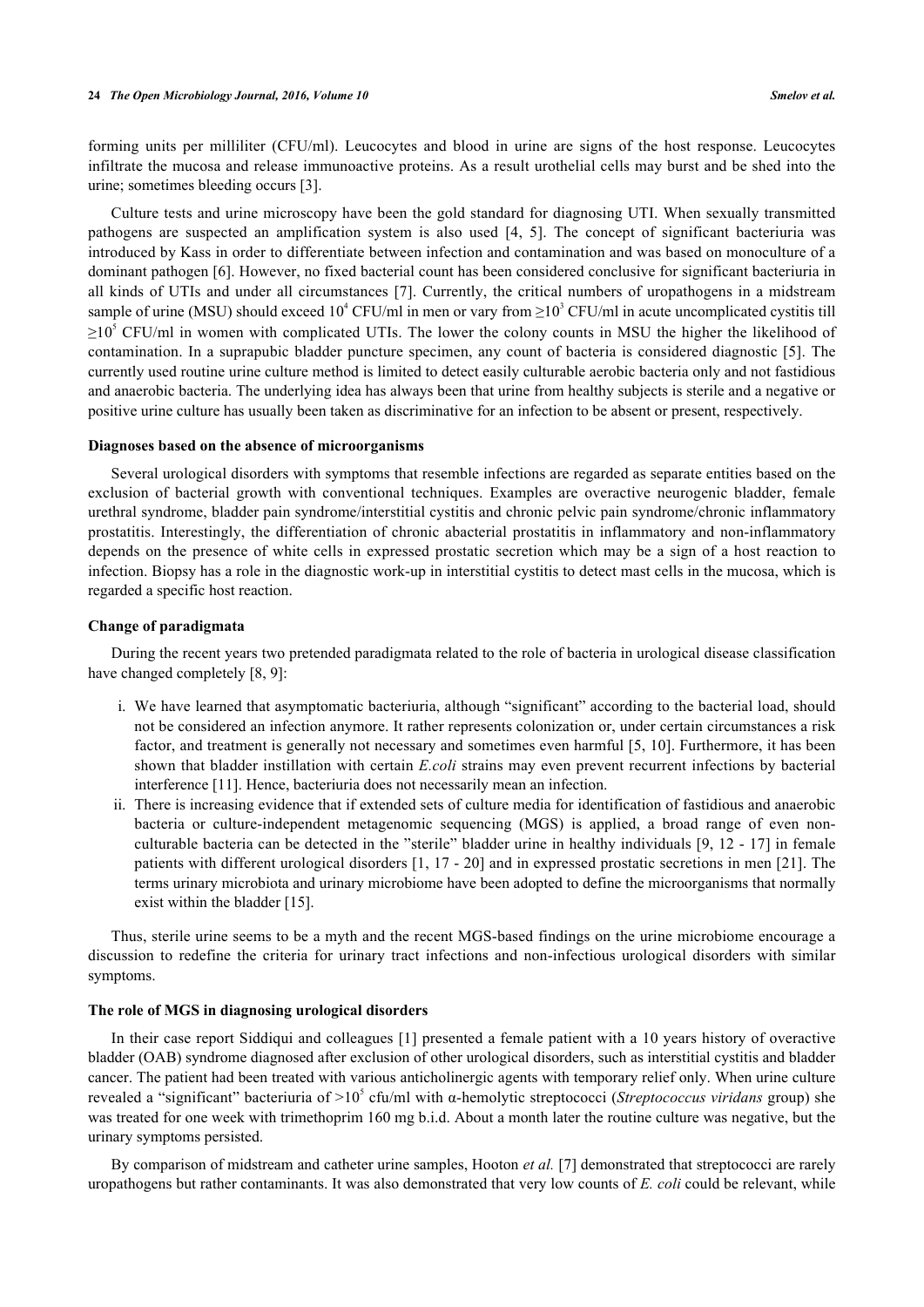other Gram-negative rods or *S. saprophyticus* were not[[7](#page-3-2)]. Although trimethoprim is not recommended for the treatment of streptococcal infections, it would most likely be an adequate treatment for a low count UTI caused by *E. coli.* Therefore, according to the classical approach the OAB diagnosis made by Siddiqui *et al*. can still be regarded as confirmed, especially since an intermittent electric stimulation treatment was satisfactory, a treatment which the patient wanted to continue.

On two occasions, when the streptococcal bacteriuria was registered and one year later, respectively, the authors analyzed the patient's urine with a culture-independent 16S ribosomal DNA pyrosequencing analysis. Findings in the 1<sup>st</sup> urine sample were consistent with the routine culture of  $\alpha$ -hemolytic streptococci, but also for several fastidious bacteria, such as Atropium*, Prevotella*, and *Ureaplasma spp*. The latter were also confirmed in the routine culture negative  $2<sup>nd</sup>$  urine sample one year later. Based on these findings the authors speculate whether or not these bacteria, especially the *Ureaplasma sp*., may be the infectious agents causing the patient`s chronic symptoms. Unfortunately, no adequate antibiotic therapy for *Ureaplasma sp*. with macrolides or tetracyclines was administered and without the results of adequate treatment no conclusions can be drawn about the possible importance of these "difficult-to-culture" bacteria for the patient`s symptoms. Thus, despite highly sophisticated investigations the gain of new knowledge from this case report is rather limited.

## **CONCLUSION**

Extended sets of culture media and culture-independent metagenomic sequencing (MGS) enable us to detect a wide range of fastidious and anaerobic and even non-culturable bacteria in the "sterile" bladder urine in healthy individuals as well as in patients with different urological disorders. We must of course take advantage of these new technologies and it is high noon to redefine UTIs and various urological disorders hitherto based on findings by routine culture only. The new technologies will shed new light on the poorly understood etiological relationship of microorganisms and malignant tumors of the urinary tract, as found for example with Herpes virus and Schistosomiasis in bladder cancer. It is expected that the application of novel MGS technologies will further improve findings, as the significance of sequencing data is based on the number of sequencing reads [[22](#page-3-12)]. However, for cost reasons it will probably take time before novel assays become clinically applicable, but while the MGS methods remain expensive, the sequencing related costs have decreased rapidly. It is also expected that further MGS studies will extend our knowledge about the microbiome of the urogenital tract in both men and women, and the technology opens intriguing new perspectives regarding the role of microorganisms in diseases of the urinary tract.

However, as we recently learned in the case of asymptomatic bacteriuria, the pure detection of bacteria in the urine does not by itself prove an infectious etiology in a specific disorder. In order to clarify the pathogenesis of urological disorders where bacteria may play a role we need to integrate extended sets of culture media and MGS in well-designed clinical studies. Having said this, it is important to avoid that implementation of new technologies leads to increased consumption of antibiotics with unwanted adverse events and collateral damage.

## **CONFLICT OF INTEREST**

The authors confirm that this article content has no conflict of interest.

# **ACKNOWLEDGEMENTS**

Declared none.

## **REFERENCES**

- <span id="page-2-0"></span>[1] Siddiqui H, Lagesen K, Nederbragt AJ, Eri LM, Jeansson SL, Jakobsen KS. Pathogens in urine from a female patient with overactive bladder syndrome detected by culture-independent high throughput sequencing: A case report. Open Microbiol J 2014; 8: 148-53. [PMID: [25685246\]](http://www.ncbi.nlm.nih.gov/pubmed/25685246)
- <span id="page-2-1"></span>[2] Johansen TE, Botto H, Cek M, *et al.* Critical review of current definitions of urinary tract infections and proposal of an EAU/ESIU classification system. Int J Antimicrob Agents 2011; 38(Suppl.): 64-70. [\[http://dx.doi.org/10.1016/j.ijantimicag.2011.09.009](http://dx.doi.org/10.1016/j.ijantimicag.2011.09.009)] [PMID: [22018988\]](http://www.ncbi.nlm.nih.gov/pubmed/22018988)
- <span id="page-2-2"></span>[3] Wullt B, Sunden F. Asymptomatic bacteriuria with the model strain Escherichia coli 83972 protects against symptomatic urinary tract infections. Urogenit Infect Eur Assoc Urol Consult Urol Dis Arnh 2010; pp. 314-8.
- <span id="page-2-3"></span>[4] Litwin MS, McNaughton-Collins M, Fowler FJ Jr, *et al.* The National Institutes of Health chronic prostatitis symptom index: development and validation of a new outcome measure. J Urol 1999; 162(2): 369-75. [\[http://dx.doi.org/10.1016/S0022-5347\(05\)68562-X\]](http://dx.doi.org/10.1016/S0022-5347(05)68562-X) [PMID: [10411041](http://www.ncbi.nlm.nih.gov/pubmed/10411041)]